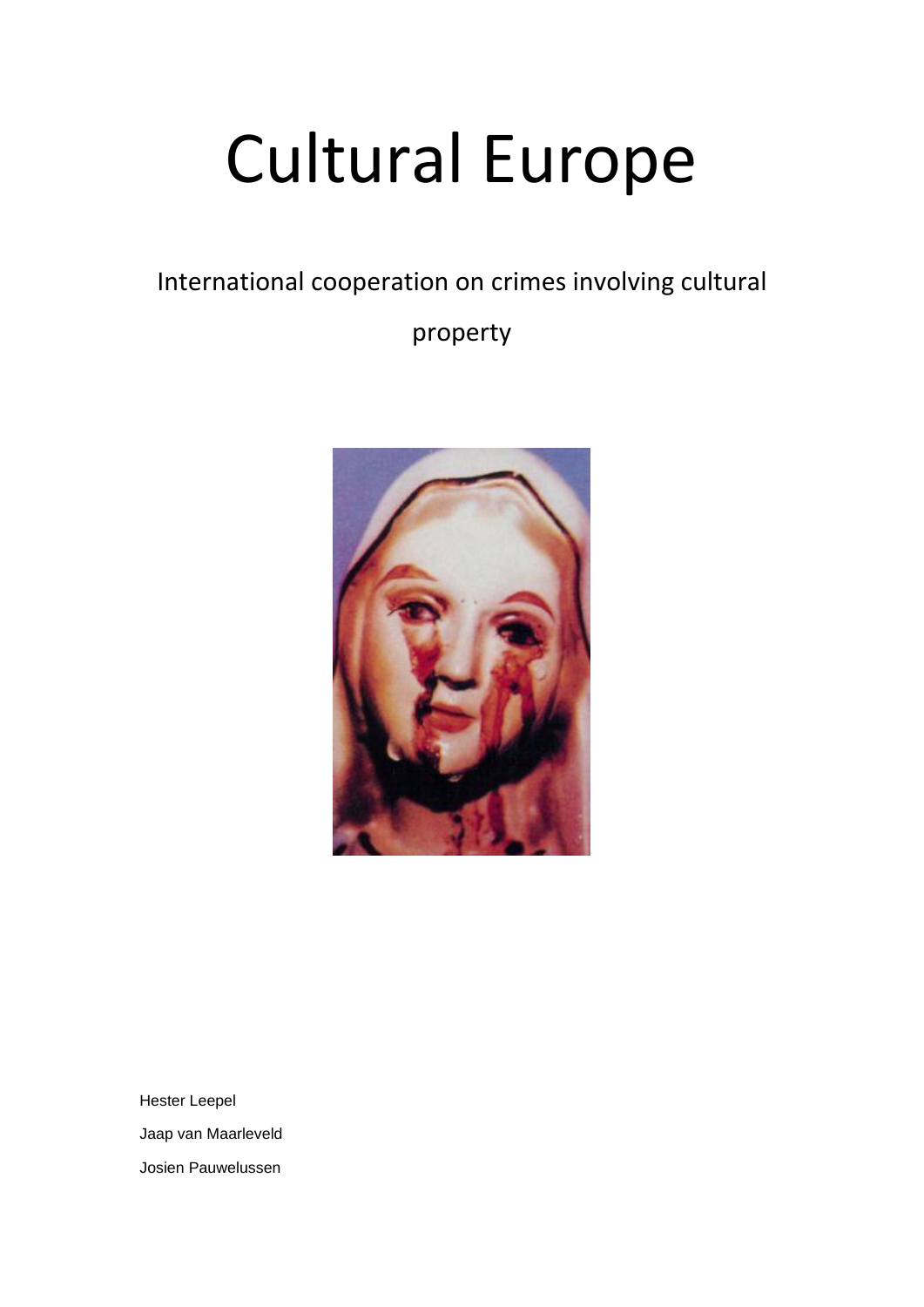# **Content**

Introduction

Chapter 1: Rules and regulations on cultural property crimes

Chapter 2: International cooperation on cultural property crimes

Chapter 3: Problems in the current international cooperation on cultural property crimes

Chapter 4: The future of international cooperation on cultural property crimes

Conclusion

Bibliography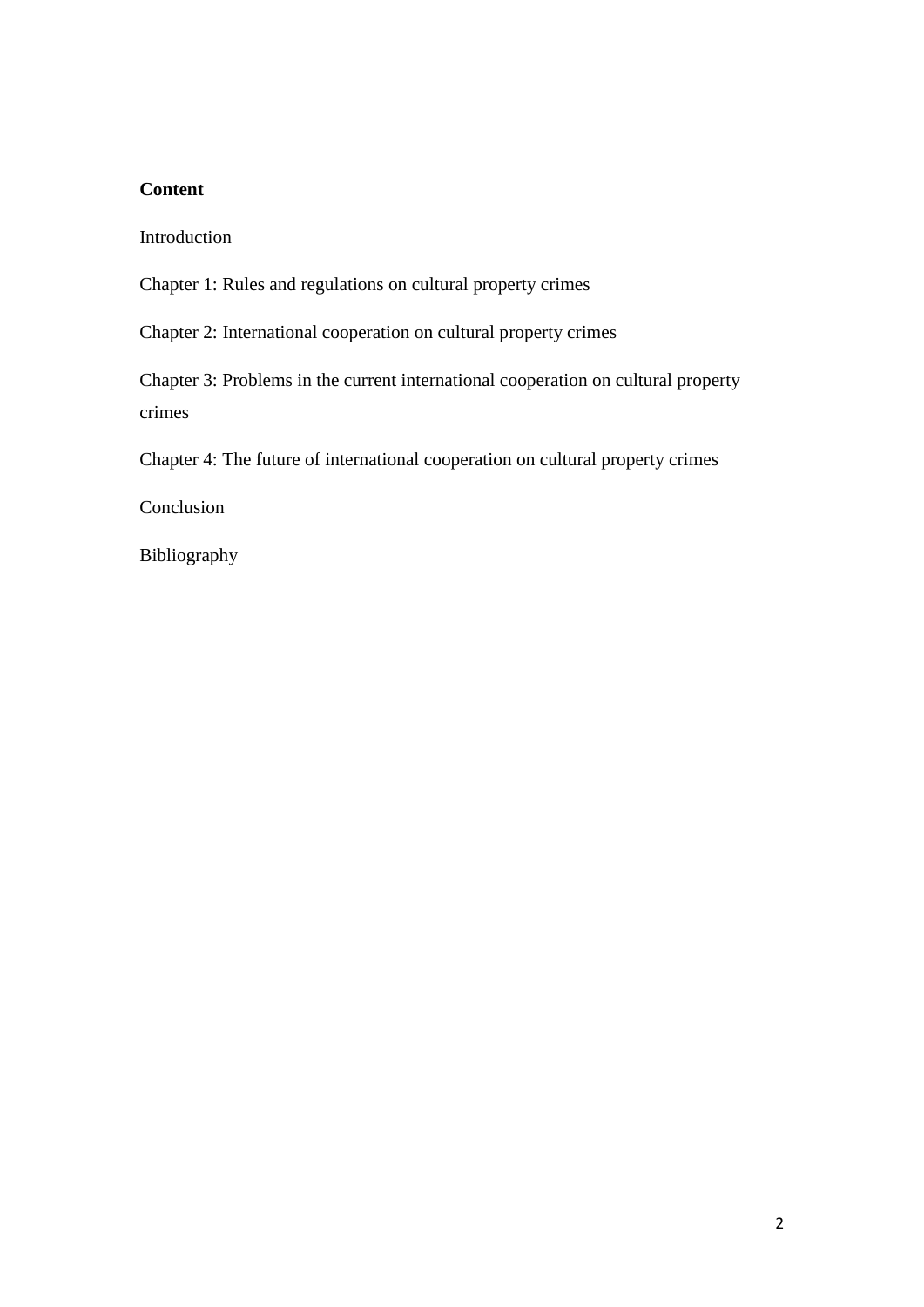# **INTRODUCTION**

Illicit trading, stealing and looting cultural property is an ancient and global phenomenon. Different factors such as improved communication networks, easier travelling possibilities and the increase of value influence these types of crimes in a negative way. National legislation differs widely and these types of crimes have long not been a priority. The protection of cultural heritage against illicit trafficking has tended to be rather a one-sided exercise, since it has in effect involved only the socalled "exporting" States. Most of the "importing" nations have held aloof from such international cooperation schemes where they existed.

# **This paper aims to investigate the sufficiency of international cooperation on cultural property crimes and how this can be improved.**

For the purpose of this paper the term cultural property will only cover tangible and movable cultural objects. Furthermore, there are many crimes one can think of involving cultural property. For example it can be stolen, looted or traded. These crimes will be referred to as cultural property crimes. There are several reasons why these crimes are interesting. Cultural property is often valuable, it can be easy to steal, carrying a cultural object can be less suspicious than carrying drugs and there are not many people who are knowledgeable enough to recognise cultural property and know the difference between fake and valuable. The consequences for the owners and countries stolen from are, however, underestimated. Cultural property can have two kinds of value; on one hand there is the financial value and on the other hand, objects have a cultural value, which cannot be expressed into a financial value easily. Especially the loss of cultural value can be devastating for countries.

To determine the subject of this paper it is important to define the term cultural property. In literature and legislation terms such as cultural property, cultural heritage and cultural objects have been used to refer to more or less the same thing. In this paper the term "cultural property" will be used and it will refer to the definition of this term as described in Article 1 of the Convention on the Means of Prohibiting and Preventing the Illicit Import, Export and Transfer of Ownership of Cultural Property (Unesco Convention, 1970): *the term 'cultural property' means property which, on religious or secular grounds, is specifically designated by each State as being of importance for archaeology, prehistory, history, literature, art or science and which*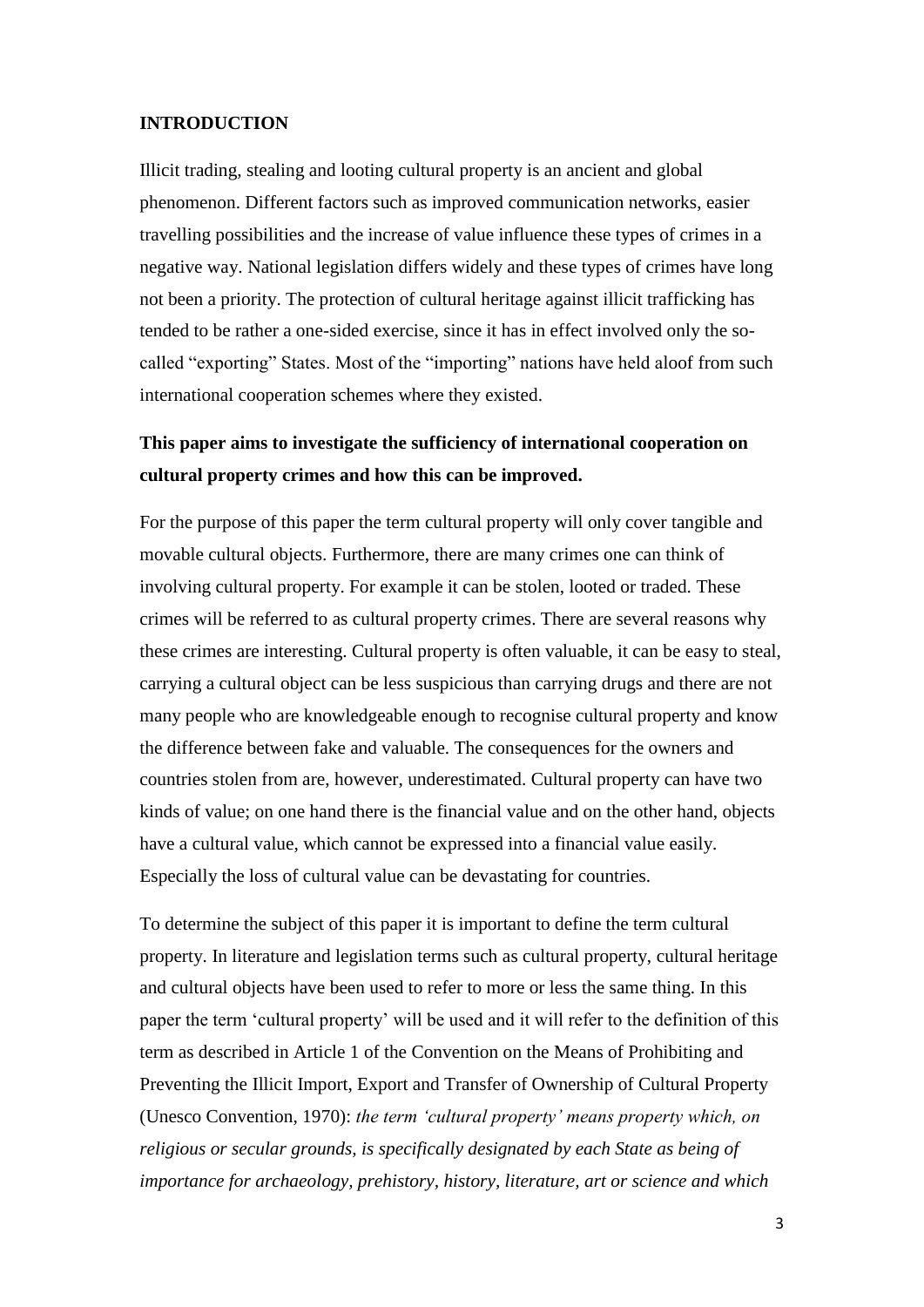*belongs to one of the following categories, for example rare collections, property relating to history (including science and technology), products of archaeological excavations. elements of artistic or historical monuments which have been dismembered; antiquities more than one hundred years old, such as inscriptions, coins and engraved seals, objects of ethnological interest, property of artistic interest, such as pictures, paintings and drawings produced entirely by hand.* 

In this paper we will first give an overview of the legislation involving cultural property crimes. Second, we will elaborate on international cooperation. Third, we will describe the problems and flaws in the current international cooperation. Fourth, we will introduce recommendations on the subject.

This paper is written on the basis of not only literature and legislation, but supplemented by interviews with two persons who work in the field of cultural property crimes. They give their perspective on the subject and the evolution and awareness of the international cooperation on cultural property crimes.<sup>1</sup>

# **CHAPTER 1: RULES AND REGULATIONS ON CULTURAL PROPERTY CRIMES**

The interest in preservation of cultural property crimes has increased since World War II. During this war there has been a massive destruction of cultural heritage and art has been looted from many private collections. After the war media picked up on this topic and the public slowly became aware of the consequences of these crimes. Due to international cooperation, three major conventions have been introduced since. The "The Hague" convention, the UNESCO convention of 1970 and the UNIDROIT convention of 1995. Beside these conventions, there is also European and national legislation. The headlines of this legislation concerning cultural property will be

1

 $<sup>1</sup>$  Ms. Ruth Godthelp is an investigator at the criminal investigation department of the police union</sup> Amsterdam-Amstelland, specialised in art theft. We met on 2 August 2010. Mr. Martin Finkelnberg works at the national police force, is expert on cultural property crimes at the Dutch intelligence service called IPOL and works together with international and European units in this field. We met on 27 August 2010.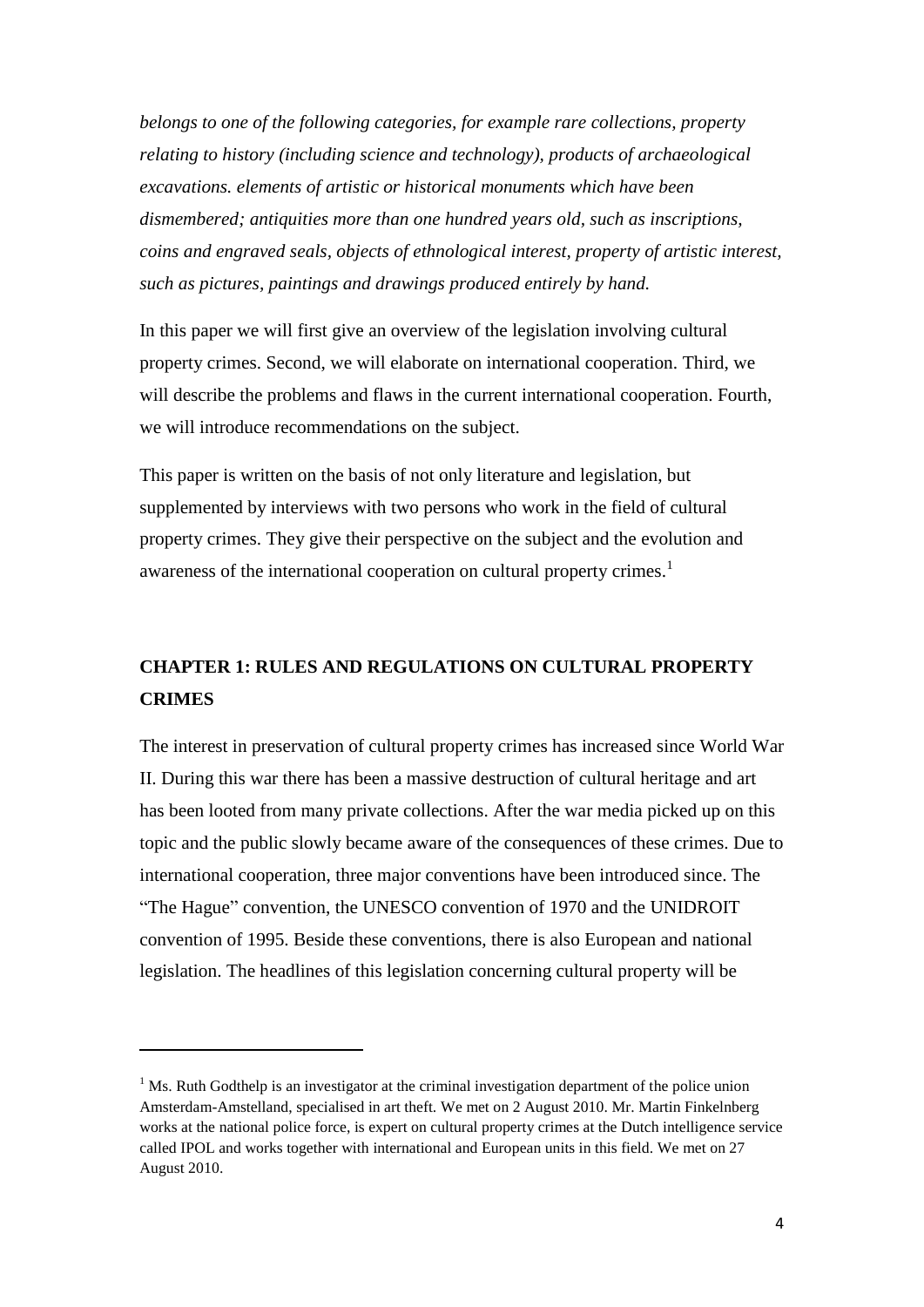described. To reproduce all national legislation would be too complicated, therefore the Dutch legislation on art crimes will be used as an example.

# "The Hague" Convention

The Convention for the Protection of Cultural Property in the Event of Armed Conflict with Regulations for the Execution of the Convention 1954 (The Hague Convention) was first introduced to prevent further destruction of cultural heritage during armed conflicts. In addition to this convention a protocol was added in 1954. The contents of this protocol determine that stolen artefacts from occupied territories have to be returned to the rightful owner. A second protocol was introduced in 1999 and, when implemented, requires States to take measures to protect and secure cultural property in times of armed conflicts. This withholds that some cultural property will be placed under special protection. According to article 9 of the protocol, the State Parties have to ensure the immunity of this cultural property. This cultural property shall also be open for international control. The concerned states may call upon the UNESCO for technical assistance in organizing this protection. A violation of article 9 by one of the State Parties will release the opposing party of the obligation to ensure the immunity of the cultural property concerned. According to article 28 of the convention, the State Parties, within their ordinary criminal jurisdiction, undertake all necessary steps to prosecute and impose penal or disciplinary sanctions upon those persons committing a breach of this convention. The nationality of the person committing the breach is irrelevant. Article 38 of the protocol determines that no provision in this protocol relating to individual criminal responsibility shall affect the international responsibility under international law of the State Parties. Many states, such as the Netherlands, have only accessed the convention. 2

#### UNESCO Convention 1970

**.** 

The UNESCO Convention has 120 State Parties.<sup>3</sup> Its founding idea is that every state has the moral duty to respect the cultural history and cultural property of its own and

 $2 \frac{\text{http://portal.unesco.org/la/convention.asp?KO=15207&language=E.}$  $2 \frac{\text{http://portal.unesco.org/la/convention.asp?KO=15207&language=E.}$  $2 \frac{\text{http://portal.unesco.org/la/convention.asp?KO=15207&language=E.}$  The second protocol entered into force on 9 March 2004 and has 56 contracting parties, which not all have yet ratified the convention. <sup>3</sup> This Convention entered into force on 24 April 1972. It subsequently entered into force for each State three months after the date of deposit of that State"s instrument, except in cases of notifications of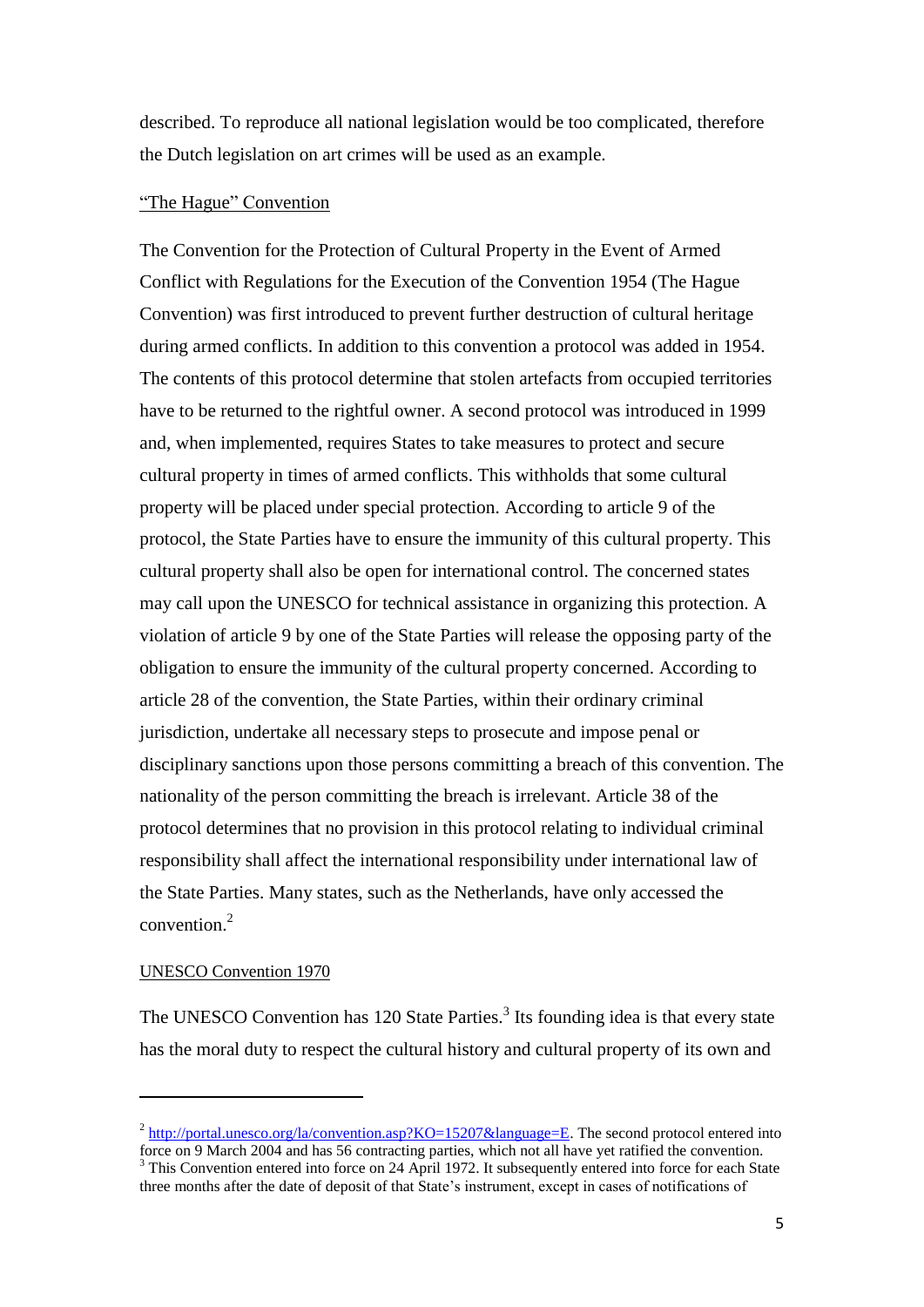the other State Parties. The aim of this Convention is to protect cultural property worldwide, to oppose the illicit import, export and transfer within cultural property and to stimulate the restitution of art pieces to their lawful owners. The UNESCO Convention also obliges State Parties to set up one or more national services with numerous services such as contributing to the formation of draft laws and regulations designed to secure the protection of cultural property within their territories. According to article 5 of the Convention the State Parties also have to draw up a list with important public and private cultural property whose export would constitute an appreciable impoverishment of the national cultural heritage. With the implementation of the Convention, the lawful owner of cultural heritage stolen or exported against the rules, will have a much better position of getting back (by restitution) his or her piece of cultural heritage. Article 7 under B / II of the Convention determines that, at the request of the State Party of origin, State Parties undertake appropriate steps to recover and return any such cultural property imported in another State Party. The requesting State Party shall only pay compensation to a purchaser in due diligence or to a person who has a valid title to that property.

## UNIDROIT Convention

The UNIDROIT Convention on Stolen or Illegally Exported Cultural Objects was introduced in 1995. The State Parties of this convention have stated that they are "deeply concerned by the illicit trade in cultural objects and the irreparable damage frequently caused by it, both to these objects themselves and to the cultural heritage of national, tribal, indigenous or other communities, and also to the heritage of all peoples, and in particular by the pillage of archaeological sites and the resulting loss of irreplaceable archaeological, historical and scientific information, and are determined to contribute effectively to the fight against illicit trade in cultural objects by taking the important step of establishing common, minimal legal rules for the restitution and return of cultural objects between Contracting States, with the objective of improving the preservation and protection of the cultural heritage in the interest of all'.<sup>4</sup> This introduction returns in the text of the provisions. Article 3 starts with the principle that the possessor of a cultural object which has been stolen shall

 $\overline{\phantom{a}}$ 

succession, where the entry into force occurred on the date on which the State assumed responsibility for conducting its international relations.

<sup>4</sup> Preamble 1995 Unidroit Convention.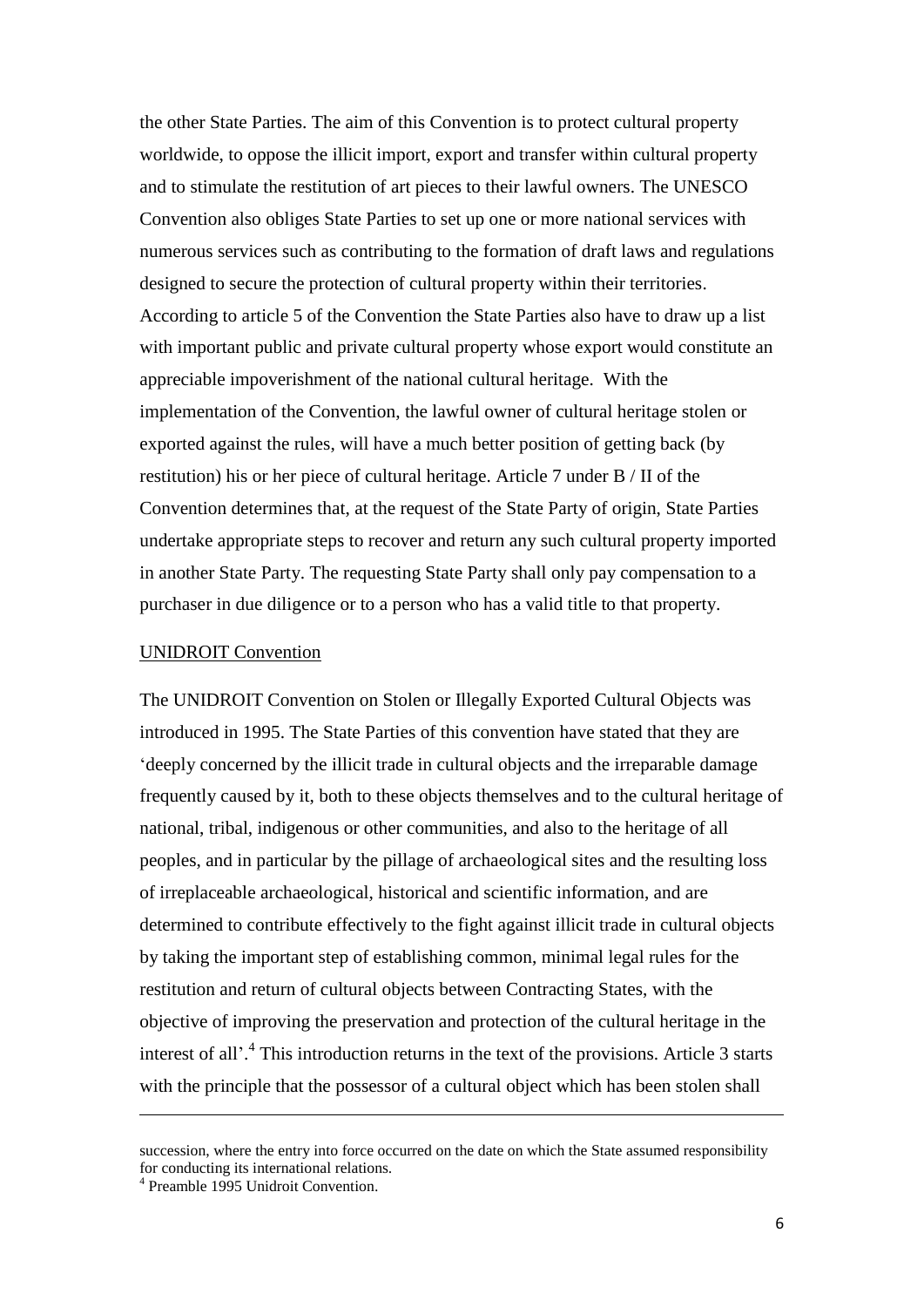return it. Article 4 is a key article. It states that the possessor of a stolen cultural object must return the object to the Contract State which claims an object, whether the possessor knew the object was stolen or not: the object has to be returned to the rightful owner. The possessor is only entitled to payment of fair and reasonable compensation if he neither knew nor ought reasonably to have known that the object was stolen and can prove that he exercised due diligence when acquiring the object. This means that it is no longer a State Party that should prove the possessor did not exercise due diligence, but the other way around: the reversal of the burden of proof. Article 3 determines the periods of prescription of any claim for restitution. In contrary to the UNESCO Convention the UNIDROIT Convention has been ratified by only 30 State Parties. Although official comment has not been given, the main explanation is probably that the UNIDROIT Convention is too much a threat to the sovereignty of States.<sup>5</sup>

## European legislation

**.** 

Council Regulation (EEC) no 3911/92 of 9 December 1992 is the first Council Regulation of the EEC on the export of cultural goods. It has been substantially amended several times and was the forerunner of Council Regulation (EC) no 116/2009 of 18 December 2008 on the export of cultural goods. According to these Council Regulations the export of cultural goods outside the customs territory of the European Community shall be subject to the presentation of an export licence. Apart from the Council regulations on the export of cultural goods in 1993 a Council Directive $<sup>6</sup>$  on the return of cultural objects unlawfully removed from the territory of a</sup> Member State was introduced, which provides Member States with procedural rules and regulations regarding the illicit trafficking of cultural property. According to this Directive, each Member State shall appoint one or more central authorities to carry

<sup>&</sup>lt;sup>5</sup> The Dutch government does not ratify the Unidroit Convention because of the broad definition of cultural objects in combination with the fundamental consequences for traders who have operated with due diligence, and the "extreme long prescription with the thereby inherent further weakening of the evidence position of the aforementioned traders, Kamerstukken TK 2007-2008, 31255 nr. 10, letter of the minister of Justice and the minister of Education, Culture and Science of 14 August 2008. Also, it will influence the art trade and increases the workload of the courts: Kunstroof (art theft), [www.fairpolitics.nl/nederland/cases/kunstroof,](http://www.fairpolitics.nl/nederland/cases/kunstroof) 8-2-2010. p.2.

<sup>6</sup> Council Directive 93/7/EEC of 15 March 1993 on the return of cultural objects unlawfully removed from the territory of a Member State.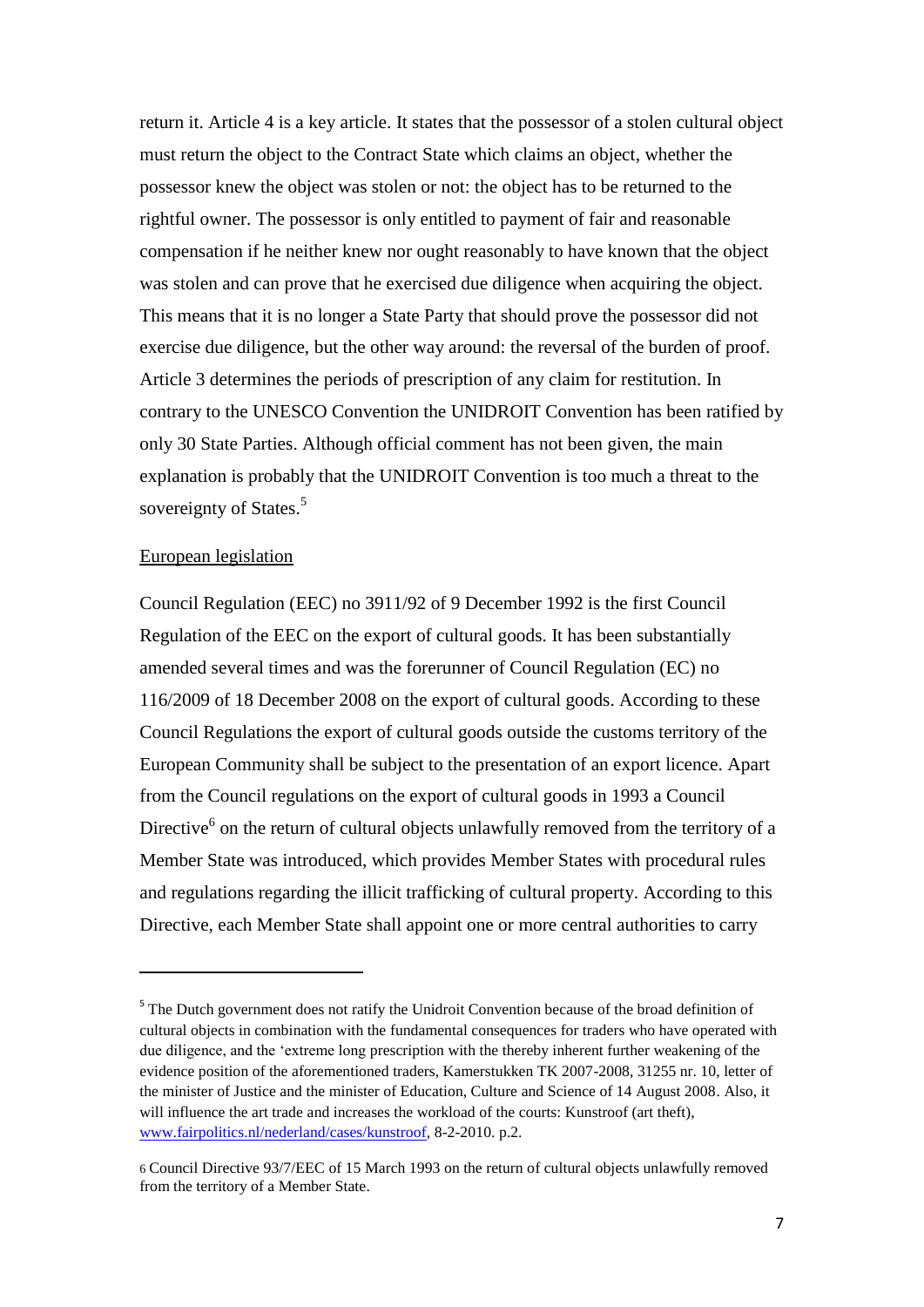out the tasks provided for in this Directive. The Directive is also important because of article 7, which states the periods of prescription of the return proceedings on which we will elaborate below.

# Legislation on cultural property crimes in the Netherlands

On 19 June 2009 the Netherlands finally accepted the UNESCO Convention.<sup>7</sup> One of the reasons the Netherlands waited so long to ratify the UNESCO Convention is that they gave attention nor priority to cultural heritage and property. The protection of cultural property and the protection of the rights of private property are conflicting, with the latter being considered more important by Dutch government. Traders of cultural property were aversive to its ratification because of its obligation to research the origin of a piece. Next to implementing the UNESCO Convention, the Netherlands have always been subject to the European legislation, as elaborated upon above. Apart from implementing international and European legislation, most of the cultural property crimes are also regulated in Dutch law, be it often not as a specific type of crime.<sup>8</sup>

# **CHAPTER 2: INTERNATIONAL COOPERATION ON CULTURAL PROPERTY CRIMES**

The three main Conventions on cultural property crimes have been described in the previous chapter. They provide several regulations on the subject. More interesting however, is how these conventions are implemented by countries and what other international initiatives have been introduced.

# International cooperation according to the conventions

Although most countries have accepted at least one of the conventions, many have not yet ratified or implemented them. This causes an enormous delay in the international cooperation on this subject. Not only the countries itself were reserved towards international interference on cultural property crimes. When the UNESCO convention

 $\overline{\phantom{a}}$ 

<sup>&</sup>lt;sup>7</sup> 1 July 2009 the 'Uitvoeringswet UNESCO-Verdrag 1970' came into force and thereby the UNESCO Convention is being implemented into the Dutch law system.

<sup>8</sup> R. Godthelp 2 August 2010, M. Finkelnberg 27 August 2010.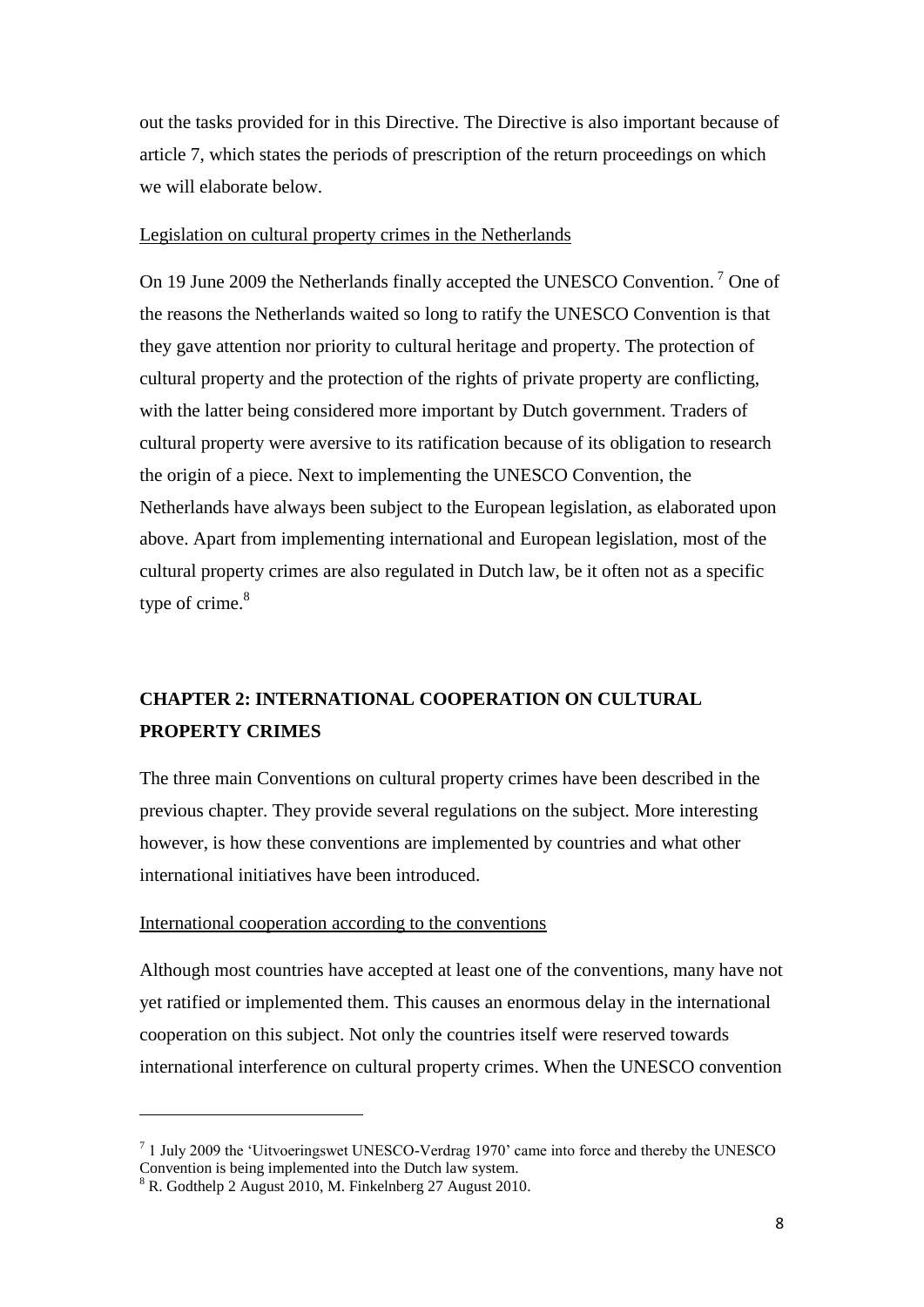was introduced, many museum curators were very sceptical. They saw the UNESCO as an organization that put obstacles in their way instead of helping them. Fortunately that attitude has changed over the years. The International Council of Museums (ICOM) cooperates closely with UNESCO and it has drafted a code of conduct, which most museums have adopted.<sup>9</sup> In spite of the international conventions, there are other international and national initiatives in the fight against crimes on cultural property. Interpol, the Federal Bureau of Investigation, Scotland Yard and the Italian Carabinieri for example have their own specialized art involved crimes unit.

#### Databases

**.** 

Several countries and organizations have founded databases for lost or stolen art. These databases register art pieces and are often accessible not only for police or other investigating institutions, but also for art dealers and auction houses. Databases will also make selling more difficult and it will be harder for a seller or purchaser to claim that he was not able to check the background of the object. It runs too far to describe all of them, therefore the most important databases will be described.

Interpol has started the first open global stolen works of art database, the Interpol stolen art database. The access of this database is open for all interested users; all they have to do is apply for access. The database features the latest information on approximately 35.000 works of art stolen worldwide. The information only includes object related information and when available photographs of the stolen objects.<sup>10</sup> Although the database itself is update continually, countries fail to provide the database with data. It looks like countries rather invest in a national database instead of using the one from Interpol. $^{11}$ 

The Art Loss Register (ALR) is the largest private database of lost and stolen art, antiquities and collectables. Excellent IT technology and a team of specially trained art historians provide an efficient search and recovery system for collectors, insurers and national and international law enforcement agencies. The ALR not only lists lost or stolen art. It also encourages the registration of art and it has a due diligence

<sup>9</sup> M. Bessieres, *The cost of looting*, The Unesco courier, April 2001, p. 19. <sup>10</sup> [www.interpol.int/Public/ICPO/PressReleases?PR2009?PR200978.asp](http://www.interpol.int/Public/ICPO/PressReleases?PR2009?PR200978.asp) Interpol creates online access

to global stolen works of art database to reduce illicit trade, 8-17-2009.

 $^{11}$  R. Godthelp 2 August 2010 & M. Finkelnberg 27 August 2010.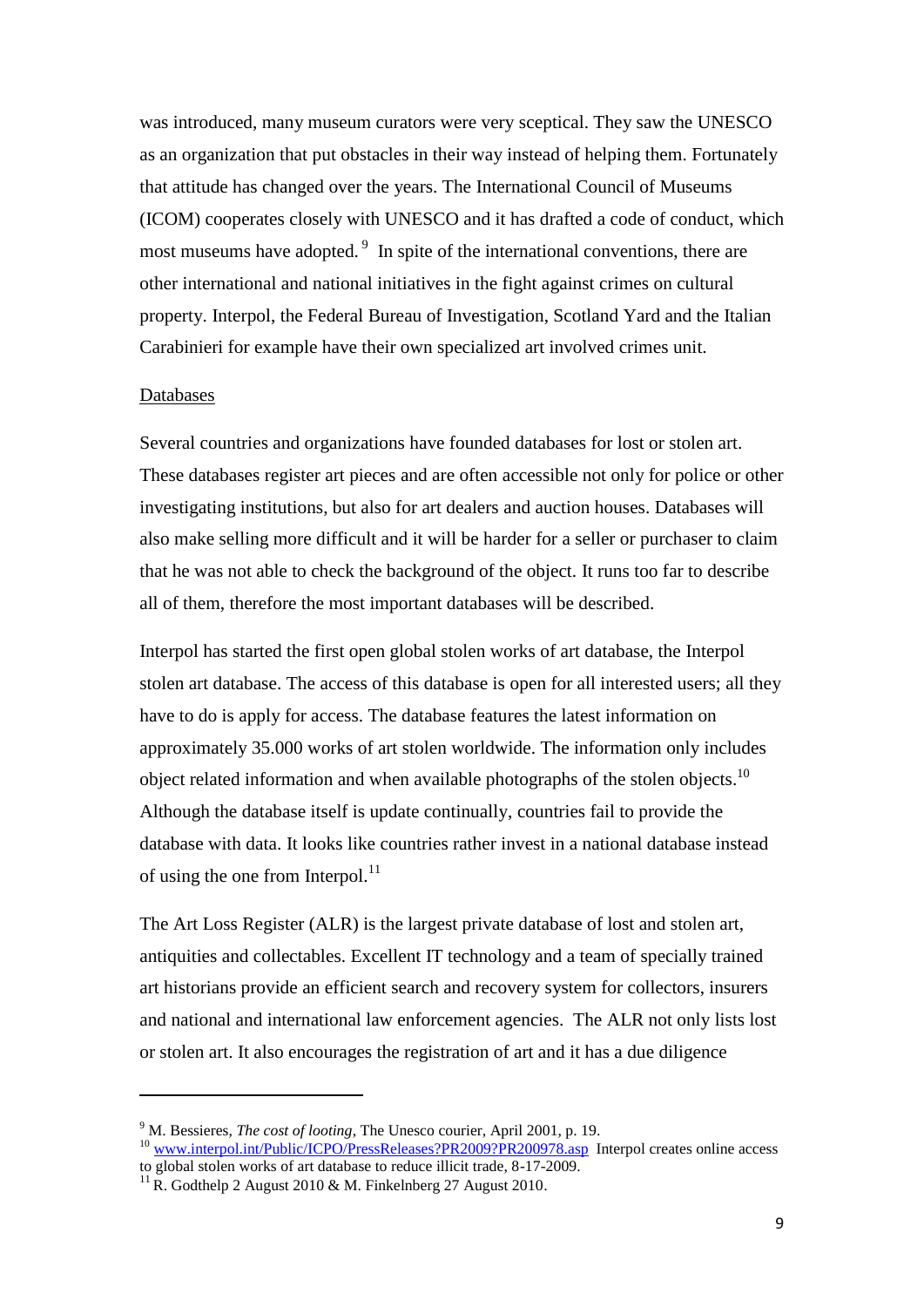service for art salesmen. Furthermore the ALR runs a recovery service tot return lost or stolen art objects to the rightful owners, negotiate compensation for victims of art theft and legitimizing of current ownership. $^{12}$ 

In 1969 (one year before the UNESCO Convention) a special art trafficking squad was set up in Italy. The Carabinieri (the Italian policeforce) have recorded over 630.000 thefts in the past 30 years. Due to their investigations they have recovered 180.000 art works and 360.000 archaeological objects. They also operate of foreign soil. They have found around 8.000 works abroad and international cooperation was essential. The Leonardo is the Italian national database and it is the world largest internet-accessible databank. The database contains 1.100.000 stolen art works of which 300.000 are not stolen from Italy.<sup>13</sup>

The Thésaurus de Recherche Electronique et d"Imagerie en Matiere Artistique (TREIMA) The TREIMA is the French equivalent of the Italian Leonardo. It is the Office Central de lutte contre le trafic des Biens Culturels (OCBC) stolen art database. The TREIMA contains the pictures and descriptions of about 72.000 art objects that have been reported stolen. The police uses this database to check suspicious items they find, but others people can use the database as well to check if an object is under investigation, stolen and who and where it was taken from. The big advantage of the TREIMA is however the ability to run visual searches as well. A photo can be scanned and compared with the pictures in the database. This way found items can be easily matched to the person or institution it was stolen from. And the other way around a photo of a stolen object can be compared to see if it has been found.<sup>14</sup>

# Other international measures against cultural property crimes

Apart from implementing international and European legislation and initiating databases, most countries have bilateral agreements. They set their own terms on art trade and restitution. Several countries use these agreements to invest in the preservation of cultural heritage in developing countries. The Dutch government for example works together with seven priority countries such as India, Indonesia, Ghana and South Africa. The ministries of foreign affairs and culture of these countries work

 $\overline{\phantom{a}}$ 

<sup>12</sup> [www.artloss.com/content/history-and-business](http://www.artloss.com/content/history-and-business) , 8-13-2010.

<sup>13</sup> J. Faroucky, www.time.com *spirited away: art thieves target Europe's churches*, p. 4/5.

<sup>14</sup> J. Faroucky, www.time.com *spirited away: art thieves target Europe's churches*, p. 4/5.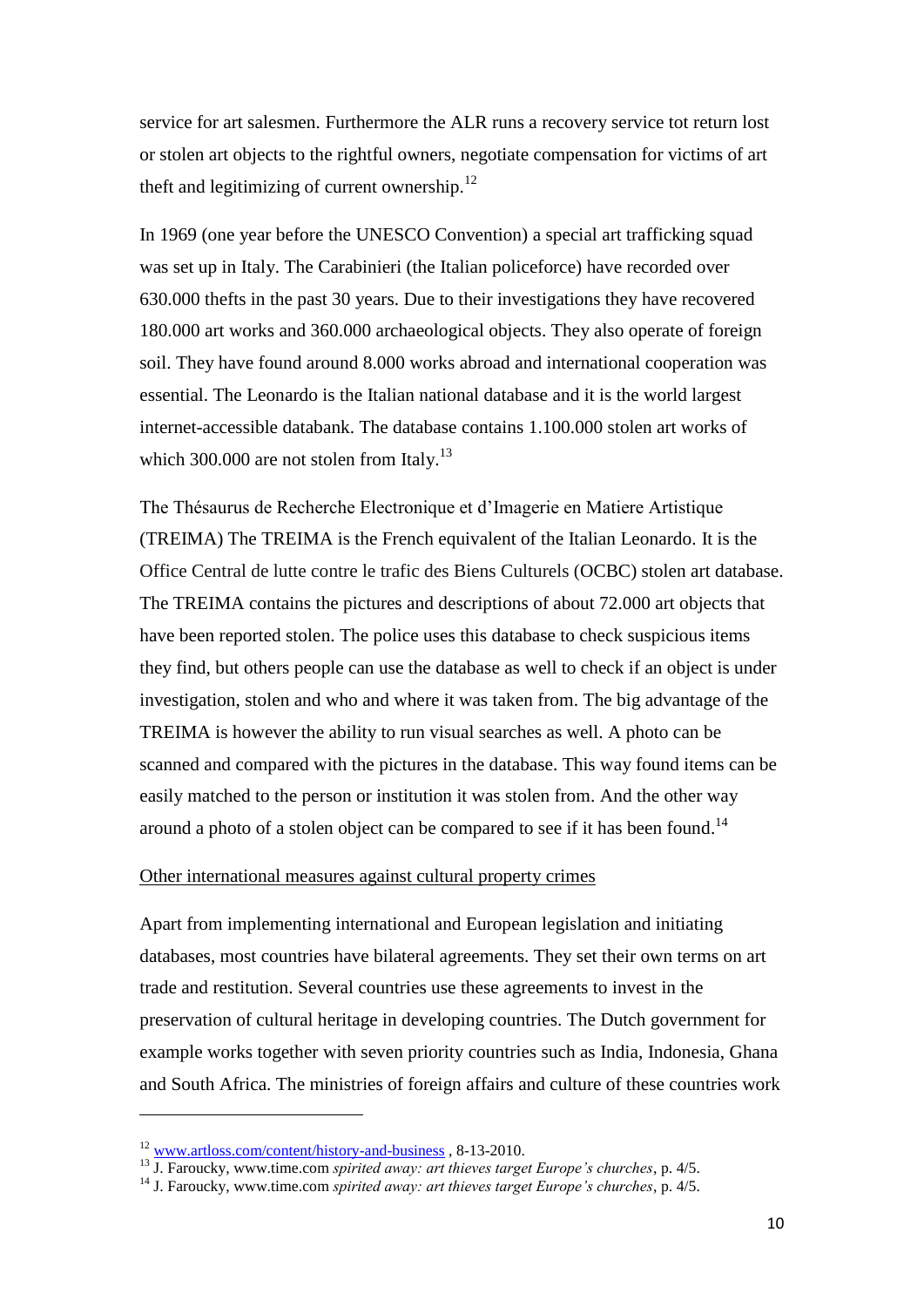together by exchanging knowledge, information and providing money, expertise for restoration and training the national police and border security. Raising the awareness of the local population is another key element in this cooperation.<sup>15</sup>

## The practice of restitution

**.** 

Restitution of cultural heritage is a process in development. The above elaborated rules and regulations try to create a practice in which cultural heritage will find its way back to the culture from which it has been stolen. Part of this process is the political claims for important pieces, <sup>16</sup> another part is the confiscation in criminal processes. A very effective method in the latter is effectuating the confiscation without starting a criminal procedure. A trader can be unaware of the illicit character of his goods and, at the moment he becomes aware thereof, yield the goods to the authorities. These goods are then handed over to the (ambassador of) the country they belong to. In the Netherlands this already happens on a regular basis.<sup>17</sup>

# International cooperation by The Netherlands

Compared to other European countries, the Netherlands have responded very late to the developments regarding cultural property crimes. In the rest of Europe, countries have been focussing and investing on prevention, databases, repression and research capacity of art theft. However, the Netherlands does not have a separate unit on art theft. The Erfgoedinspectie (translation: the cultural heritage inspectorate) takes care of repatriation of the cultural objects to the rightful owner. It also takes care of determining the value of a certain cultural object. The national police force has been focussing on this subject for some time now. A particular action has been the appointment of a specialised investigator in every department, but cultural property crimes are still not a priority. Important for the Netherlands in particular is the countries port function as "gate to Europe". Being situated at the North Sea, combined with a lack of investigation or prioritising on the theft of cultural objects, the

<sup>&</sup>lt;sup>15</sup> Kunstroof (art theft), [www.fairpolitics.nl/nederland/cases/kunstroof,](http://www.fairpolitics.nl/nederland/cases/kunstroof) 8-2-2010. p.1-2.

<sup>&</sup>lt;sup>16</sup> The Parthenon Marbles are an example of this. They have been removed from Athens by Thomas Bruce, 7th Earl of Elgin, the British ambassador to the Ottoman Empire in 1799-1803, when Greece belonged to the Ottoman Empire, and transported to Britain. Nowadays they remain displayed in the British museum in London, regardless of claims by Greece for their recovery to the Parthenon.  $17$  M. Finkelnberg, 27 August 2010.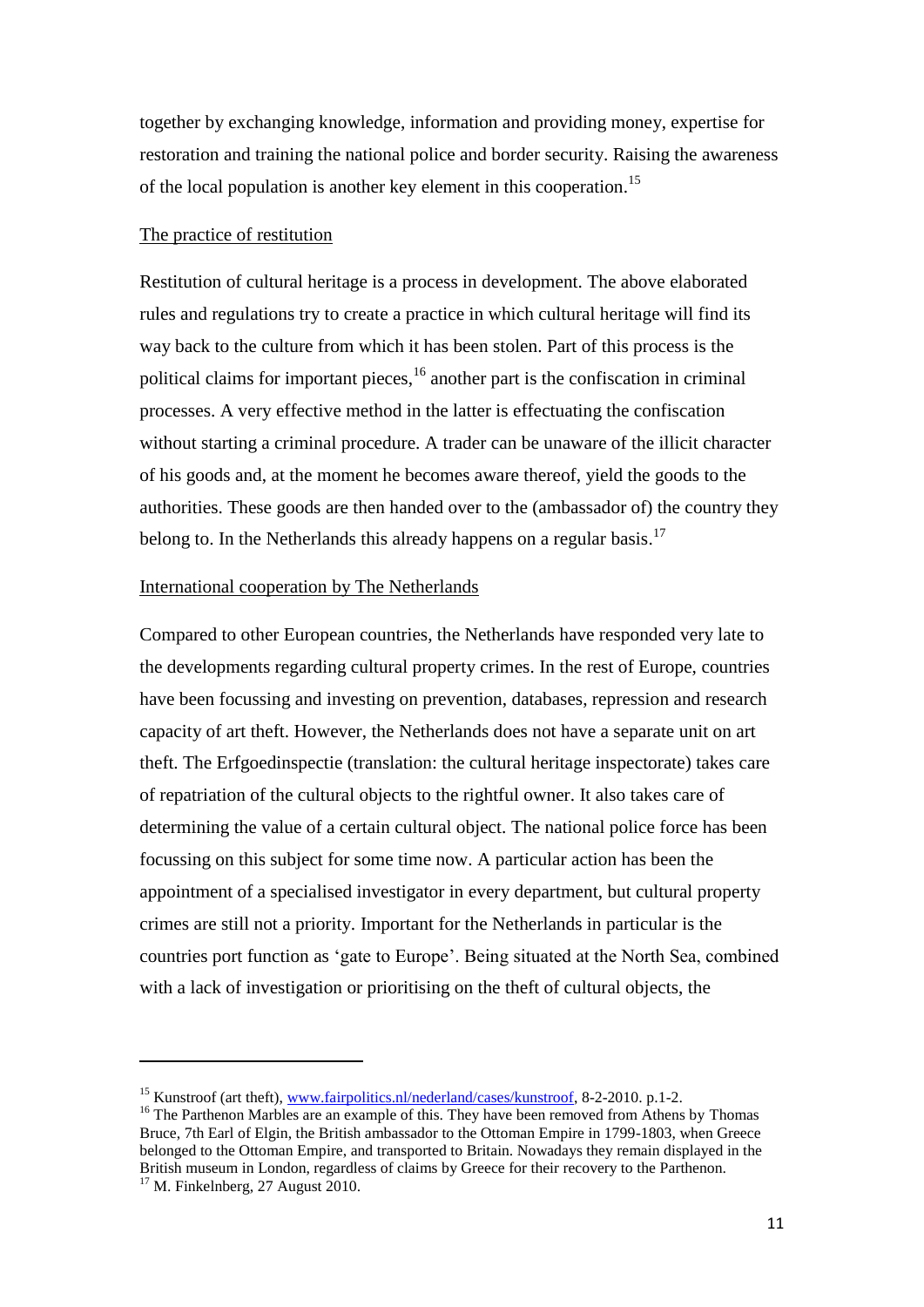Netherlands is the ideal country for criminals to work their way around.<sup>18</sup> The Dutch government has been working on its own database for a few years now, and because of the interest of the national police over the last few years, a network with some other European Member States and their databases has been set up.<sup>19</sup>

# **CHAPTER 3: PROBLEMS IN THE CURRENT INTERNATIONAL COOPERATION ON CULTURAL PROPERTY CRIMES**

In the previous chapters the accent has been on what has been achieved so far in the fight against art crimes. Although there is movement in this field, much more still can and needs to be done. Developments in technology and communication, combined with sophisticated smuggling networks have made art looters better organized and more efficient. The current legislation and international cooperation is not sufficient to put these cultural property crimes to a halt. In this chapter the problems of the current international measures against cultural property crimes will be described.

# Registration and documentation

A major problem in the fight against cultural property crimes is the disorganized or even non existing registration and documentation of cultural property. When valuable possessions such as a car or a piece of land are sold, some form of registration is required, cultural property however seems to be an exception.<sup>20</sup> Estimates put the share of looted art objects that are recovered at five to ten percent.<sup>21</sup> Furthermore, the art theft is often not discovered until the stolen object turns up on the official art market.<sup>22</sup> Most of the cultural objects in private collections, churches and archaeological sites are not registered and/or photographed. When such an object is stolen it is therefore very difficult for the police to start an investigation or check the database. Instead of using pictures one has to describe the object. And when objects are found governments are often unable to find out where they come from and how to

1

 $18$  R. Godhelp, 2 August 2010.

 $19$  M. Finkelnberg, 27 August 2010.

<sup>&</sup>lt;sup>20</sup> M. Bessieres, *The cost of looting*, The Unesco courier, April 2001, p. 18.

<sup>21</sup> *Stop the art thieves*, Unesco courier, April 2001, p. 21.

<sup>&</sup>lt;sup>22</sup> www.interpol.int/Public/WorkOf Art/De<u>fault.asp</u>, Stolen works of art, 16 juli 2010.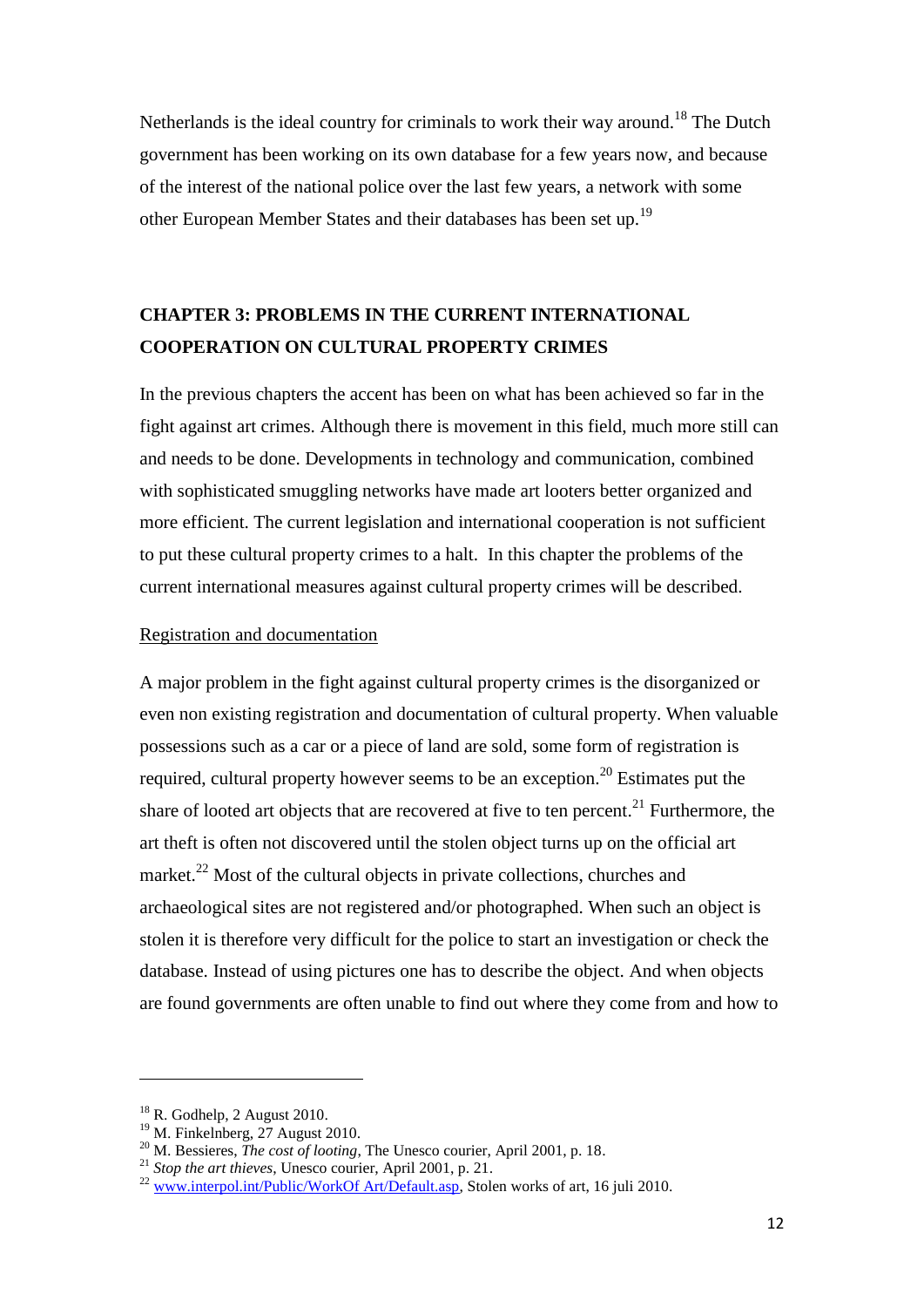return it.<sup>23</sup> Moreover, when archaeological sites are looted, not only the object disappears, but also the information that could have been gained from the object and the location where it was found is lost. The sites itself are ruined and the object that are worthless to the looters thrashed. $24$  Even when countries have a database they send little information to Interpol. Many do not keep statistics of this type of crimes. In the Netherlands for example art thieves are often convicted for robbery of theft. No one keeps track of the numbers of thefts where cultural property is involved. Instead of cooperating and providing Interpol with information, they initiate their own. The Netherlands are also, as mentioned before, developing a database. It is technically ready to run, but it is still being filled with data. It is striking that the Netherlands did not cooperate or join an already existing database. Until now, the Netherlands used the database of Interpol, but they consider it not up to date because many countries do not send information to Interpol. Instead of investing more in international cooperation, countries design their own database. Traders and looters will most surely benefit from this.<sup>25</sup> There are several reasons one can think of why art dealers are not fond of registering their art. Foremost it is a privacy issue. When art will be registered, the owner will be made public plus what the object is worth. Furthermore it will mean more administration and the consequence that certain people will stop dealing or selling art.

#### Security

**.** 

Another problem especially with cultural property in churches and on archaeological sites is the security. Many people can visit those places and the artefacts are therefore easy accessible. The spiritual connection of the religious artefacts makes churches easy targets for looters. Security measures are often seen as barriers between religious people and their religious symbols. Archaeological sites have a more practical problem. The sites are often widespread or located in poor countries. Securing those areas is hard to accomplish.<sup>26</sup> Another problem is that the materials itself such as lead,

<sup>23</sup>J. Faroucky, [www.time.com](http://www.time.com/) *spirited away: art thieves target Europe's churches*, p. 4/5.

<sup>24</sup> J. Doole, *Stealing the past from under our feet*, The Unesco courier, April 2001, p. 22.

 $25$  R. Godthelp, 2 August 2010.

<sup>26</sup> J. Faroucky[, www.time.com](http://www.time.com/) *spirited away: art thieves target Europe's churches,* p. 4/5.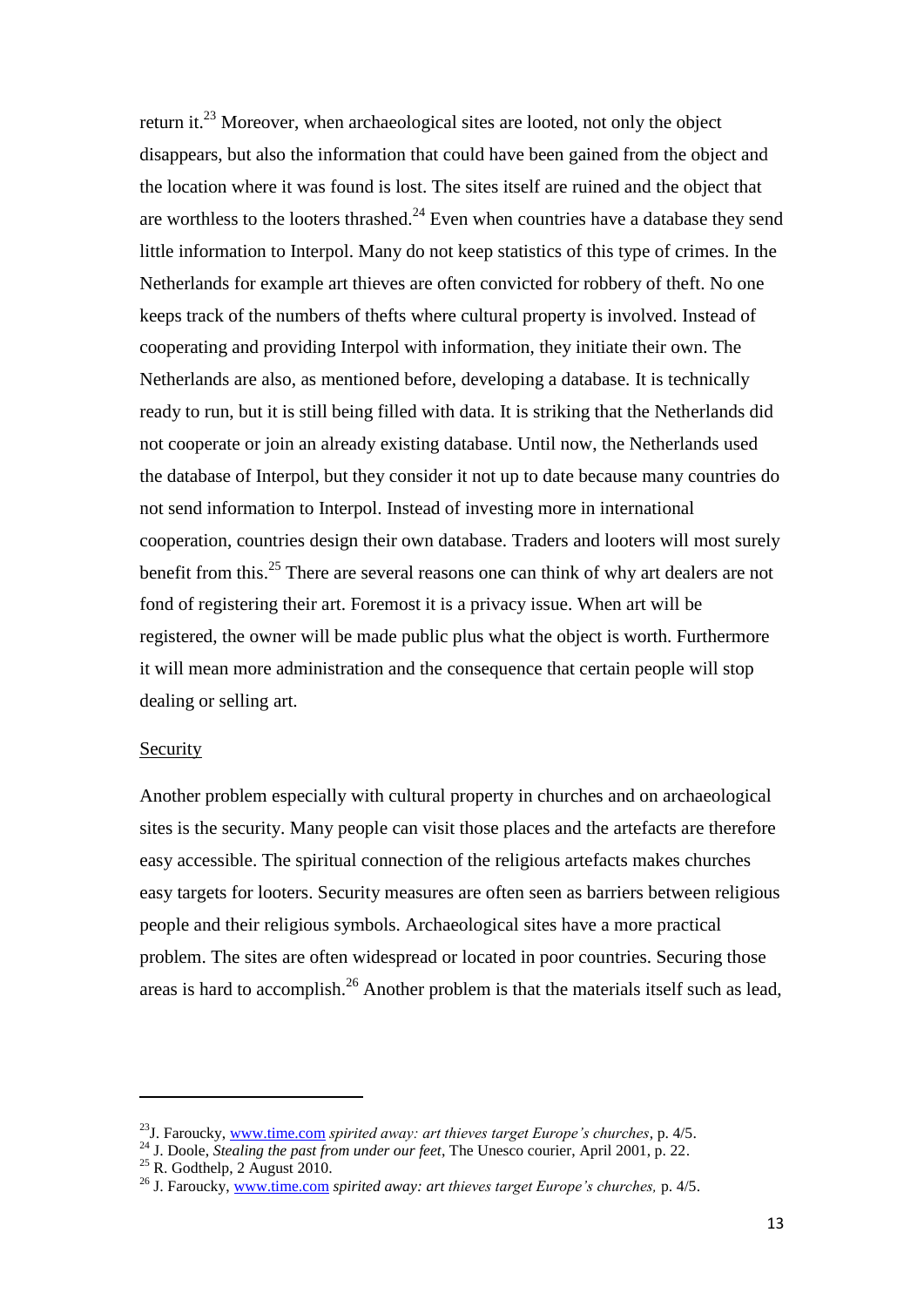copper and bronze are worth a lot. This makes art looting a very profitable business and the public prosecutor often does not oversee the consequences of these crimes.<sup>27</sup>

# Public awareness

One of the major problems with cultural property crimes is the lack of public awareness. There are three kinds of public awareness. First, the public awareness among governments and police forces to make it a priority in their investigations. Second, the public awareness among the museum curators and art traders and last but not least the awareness of the public itself. All three are connected. When the awareness of the public raises, governments will probably be keener to make it a priority, which will result in regulations and awareness on the cultural property market. Media always are very influential when it comes to the public opinion, therefore they can be of major influence on raising awareness of the public about cultural property crimes and the consequences for a country that loses cultural property. In the 1980s a raise in public awareness could be determined when both media and non-governmental organisations challenged the "Indiana Jones" mentality of looters. People began to realise what problems were created for the countries concerned when their cultural heritage disappeared. However, many countries are still in the stage that they acknowledge art theft and the loss of cultural heritage as a problem. Unfortunately, acknowledgment alone is not enough.<sup>28</sup> Furthermore, many archaeological rich countries are economically poor. Locals steel objects and sell it for next to nothing to make a living and support their family. Ruth Godthelp and Martin Finkelnberg consider the public awareness the most important factor for efficient international cooperation on the subject. With more priority on the subject of cultural property, the investigation within this field of experience can be upgraded and governments would invest more. At this moment there is a lack of cases because the subject is not a priority. Therefore, there is no public awareness. These two factors influence each other on a big scale.<sup>29</sup>

# Periods of prescription

 $\overline{a}$ 

 $27$  M. Finkelnberg, 27 August 2010.

<sup>28</sup> *Stop the art thieves*, Unesco Courier, April 2001, p. 19.

<sup>&</sup>lt;sup>29</sup> Ruth Godhelp, 2 August 2010 & M. Finkelberg,  $27$  August 2010.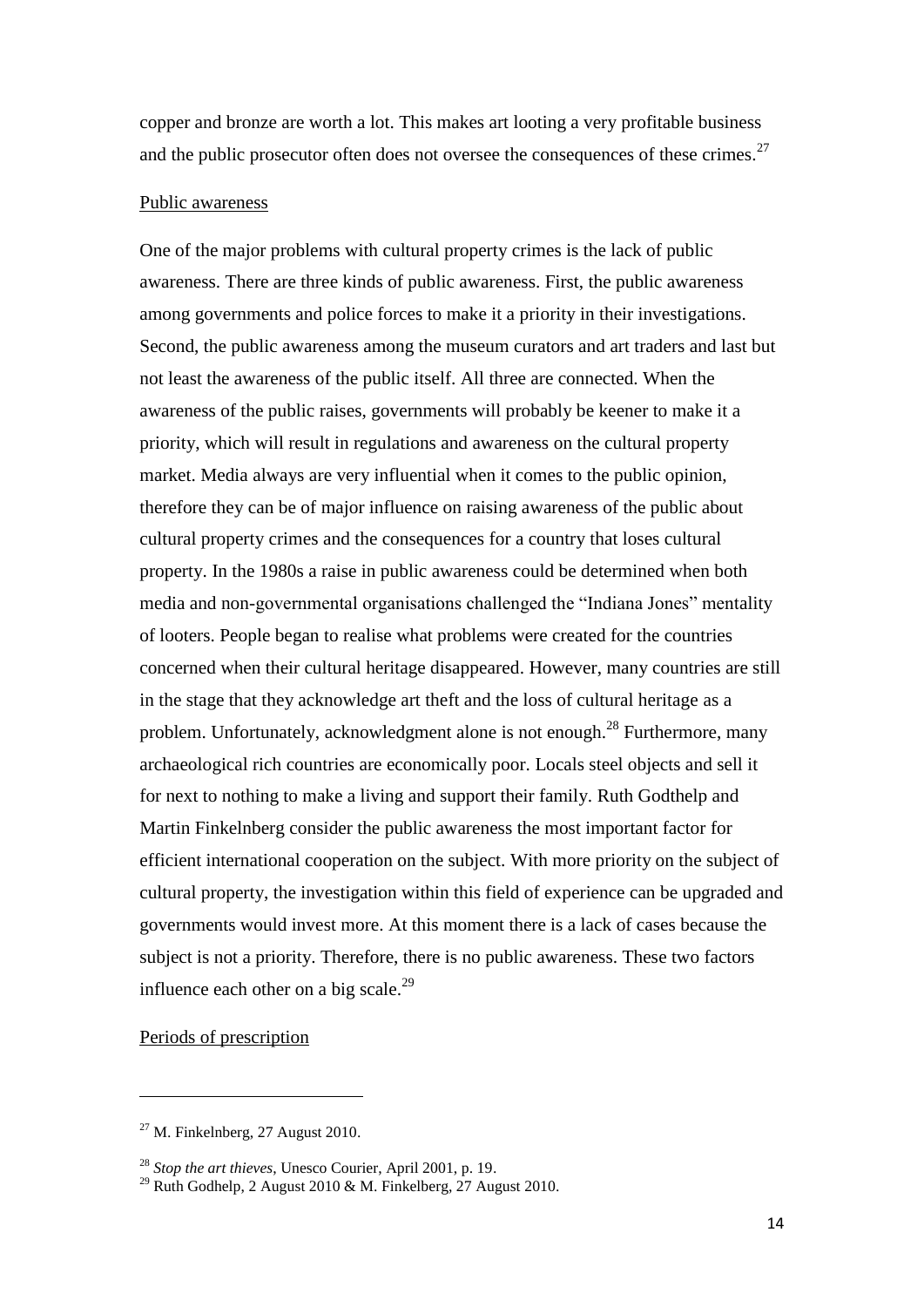Another problem is caused by the periods of prescription in civil law. In all regulations mentioned in chapter one a period of prescription has been determined. The Council Directive 93/7 mentions a period of prescription of 30 years after the object was unlawfully removed from the territory of the requesting Member State. However, in the case of objects forming part of public collections and ecclesiastical goods in the Member States where they are subject to special protection arrangements under national law, return proceedings shall be subject to a time-limit of a minimum of 75 years. Once the period of acquisitive prescription has elapsed, anyone can be lawful owner of an object regardless of the importance of the object or the circumstances in which it was removed from its original location. The period of prescription for a state to recover a stolen object is mostly twofold. First, the action has to be brought within one year after becoming aware of the whereabouts of the object and the identity of the possessor / holder. Second, there is an absolute time limit irrespective of the knowledge of the Member State seeking a return: after the lapse of this period a Member State can no longer seek the return of an object, unless the legislation of the Member State in which the object is residing does not know time limits for such proceedings or in case of bi-lateral agreements stating otherwise.<sup>30</sup> Hence there is no more action against theft and handling stolen goods when the object has been kept hidden long enough, not even when the object in question would for example be the Mona Lisa. The problem caused by periods of prescription is that stolen cultural property is not protected against acquisition. With ´normal´ objects that would be less of a problem. The impact on society of a bike stolen thirty years ago is indeed less than when it was stolen last week. But in the case of cultural objects the infringement can stay the same or even get worse over time. The same ratio has been preliminary to the exclusion of War Crimes, crimes against humanity and often murder and similar crimes, in national proceedings, from periods of prescription. In the case of cultural property the impact on society will not diminish over time. Moreover, retracing stolen cultural heritage can take decades, making the 30 and 75 years periods stated in most conventions and regulations, in perspective, very short.

1

<sup>30</sup> K. Lubina, *Protection and Preservation of Cultural Heritage in the Netherlands in the 21st Century*, 2009 Netherlands comparative law association, p. 41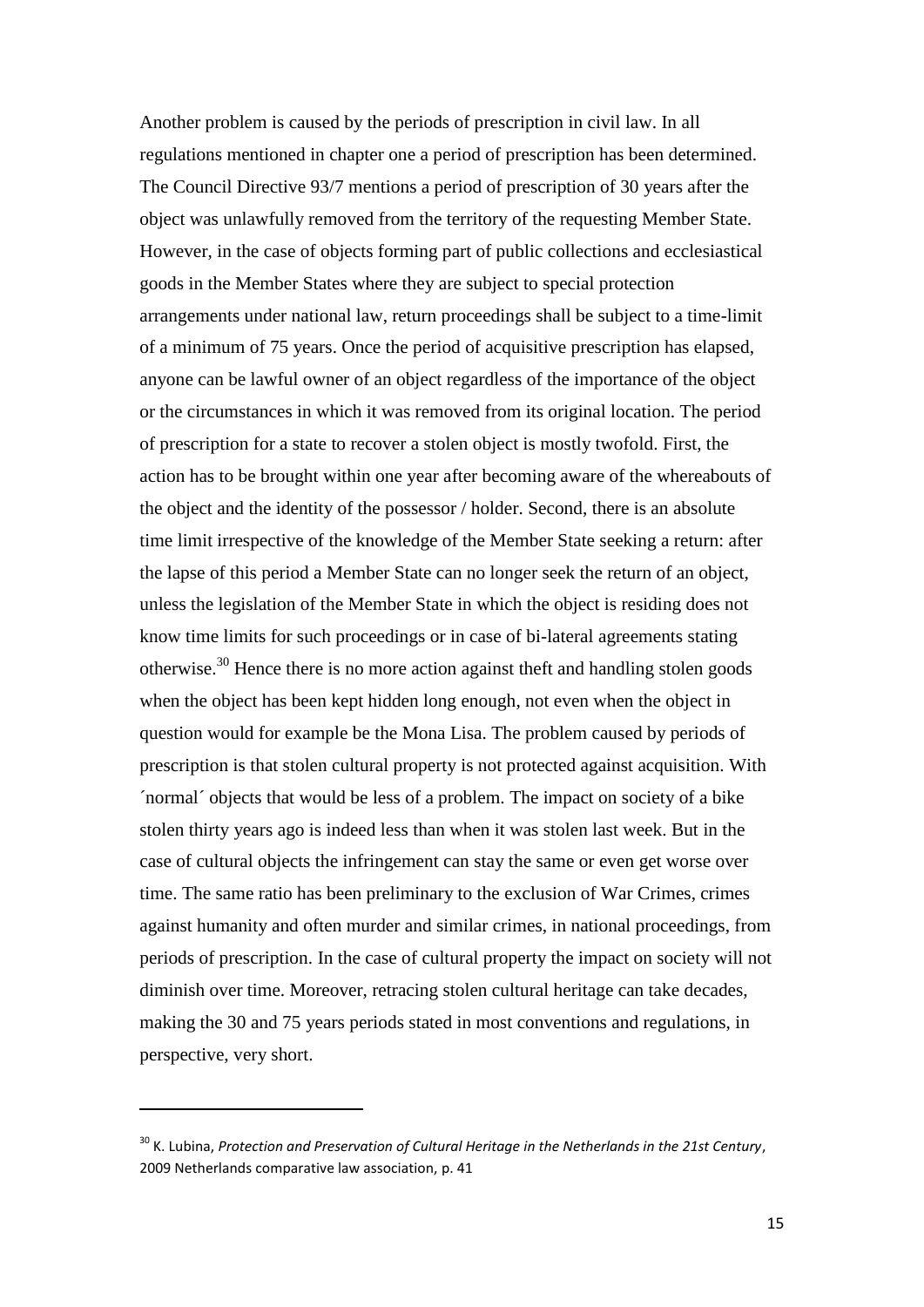## Jurisdiction of cases on cultural property crimes

Around 170 claims regarding looted goods at World War II are currently pending in courts all over Europe all facing the same legal problems: establishing the origin of a cultural object, deciding who may be a "good faith" purchaser and what his of hers rights may be, but also defining the applicable jurisdiction.<sup>31</sup> Every member state has different rules about the jurisdiction for theft of cultural objects. However, the main two principles are the territoriality principle (everyone who commits a crime in the territory of for example the Netherlands is subject to Dutch criminal law (locus delicti) and the principle of active nationality / personality (if a Dutch citizen steals a cultural object in Germany, the Dutch courts have jurisdiction on this case, because this Dutch citizen committed a crime which is a crime by Dutch law as well). It appears that the problem is not *which* state or country has jurisdiction, because all countries have comparable rules on jurisdiction, but that it is hard for private parties to find out to what court they have to go to because all states have different rules and different applicable laws. Luckily, since the Statute of Rome of the International Criminal Court (ICC) of 1 July 2002, the ICC has jurisdiction – and applicable rules, article 8, – on cultural property crimes during war times. Like the UNESCO and UNIDROIT Convention, the problem is that the Statute of Rome does not have any retroactive effects, therefore cultural objects stolen before 1 July 2002 do not fall within the scope of the Statute (as a result the ICC does not have jurisdiction). Another effect is that both conflicting states must have accepted the Statute of Rome. Like the other Conventions, the State of Rome does not make it easier for a private party to reclaim his or hers cultural objects.<sup>32</sup>

These problems are one of the reasons that the European Union has come with a Framework Decision<sup>33</sup> which aims to improve judicial cooperation between member states, in order to prevent unnecessary parallel criminal proceedings concerning the same facts and the same person. In short, the Framework Decision states that

1

<sup>&</sup>lt;sup>31</sup> European Parliament Resolution and Report of Committee on Legal Affairs and the Internal Market, 26 November 2003 (2002/2114(INI)).

<sup>32</sup> J.H. Valgaeren, *Geroofde kunstvoorwerpen tijdens WO II / Een juridisch en historisch overzicht (Looted art during WWII/ a juridical and historical overview).* [http://www.law.kuleuven.be/jura/art/42n4/valgaeren.html.](http://www.law.kuleuven.be/jura/art/42n4/valgaeren.html)

<sup>&</sup>lt;sup>33</sup> Council Framework Decision 2009/948/JHA of 30 November 2009 on prevention and settlement of conflicts of exercise of jurisdiction in criminal proceedings OJ L 328, 15.12.2009, p. 42–47.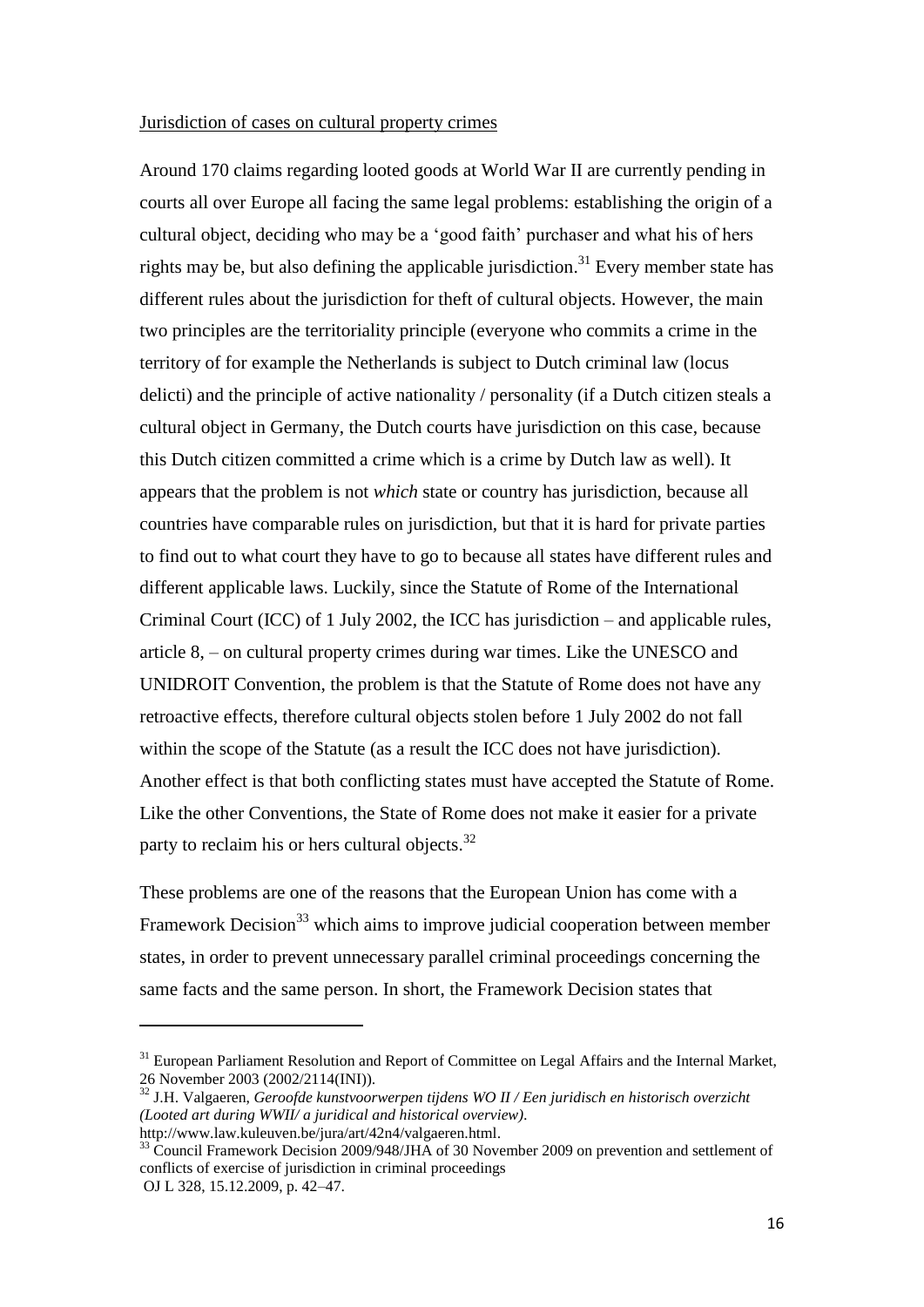competent national authorities shall contact each other when they have reasonable grounds to believe that parallel proceedings are being conducted in another EU country. It also establishes the framework for these authorities to enter into direct consultations when parallel proceedings exist, in order to find a solution aimed at avoiding the negative consequences arising from these proceedings. Because of the transgressing character of cultural property crimes the Framework Decision is very important. The system the Framework Decision provides is a good solution to take away a lot of indistinctness rules and practices. However, it is questionable what the exact outcome is for practice, because the Framework Decision does not oblige member states to contact for example the country of origin when trying a non-native suspect. 34

# **CHAPTER 4: THE FUTURE OF INTERNATIONAL COOPERATION ON CULTURAL PROPERTY CRIMES**

As previous chapters have shown, international cooperation against cultural property crimes can be improved. Several problems have already been pointed out. In this chapter we give some recommendations which, according to us, will result in more efficient international cooperation on the subject.

Public awareness: The lack of knowledge and unawareness is the key problem on the subject of cultural property crime. Governments and politicians do not give priority to this subject. The public awareness and the prioritizing of these types of crimes are closely connected. This results in a vicious circle in which criminal cases on cultural property do not get publicity and hence do not get prioritized in law enforcement; and when these types of crimes are not prioritized, there will be less cases solved, leading to publicity. Therefore, people should be made more aware of the broad scope of the subject and the impact and measures of crimes involved in it.

Unawareness is a problem because, without knowing it, the public itself is deeply involved. First, cultural heritage belongs to the public, making the public the potential

**.**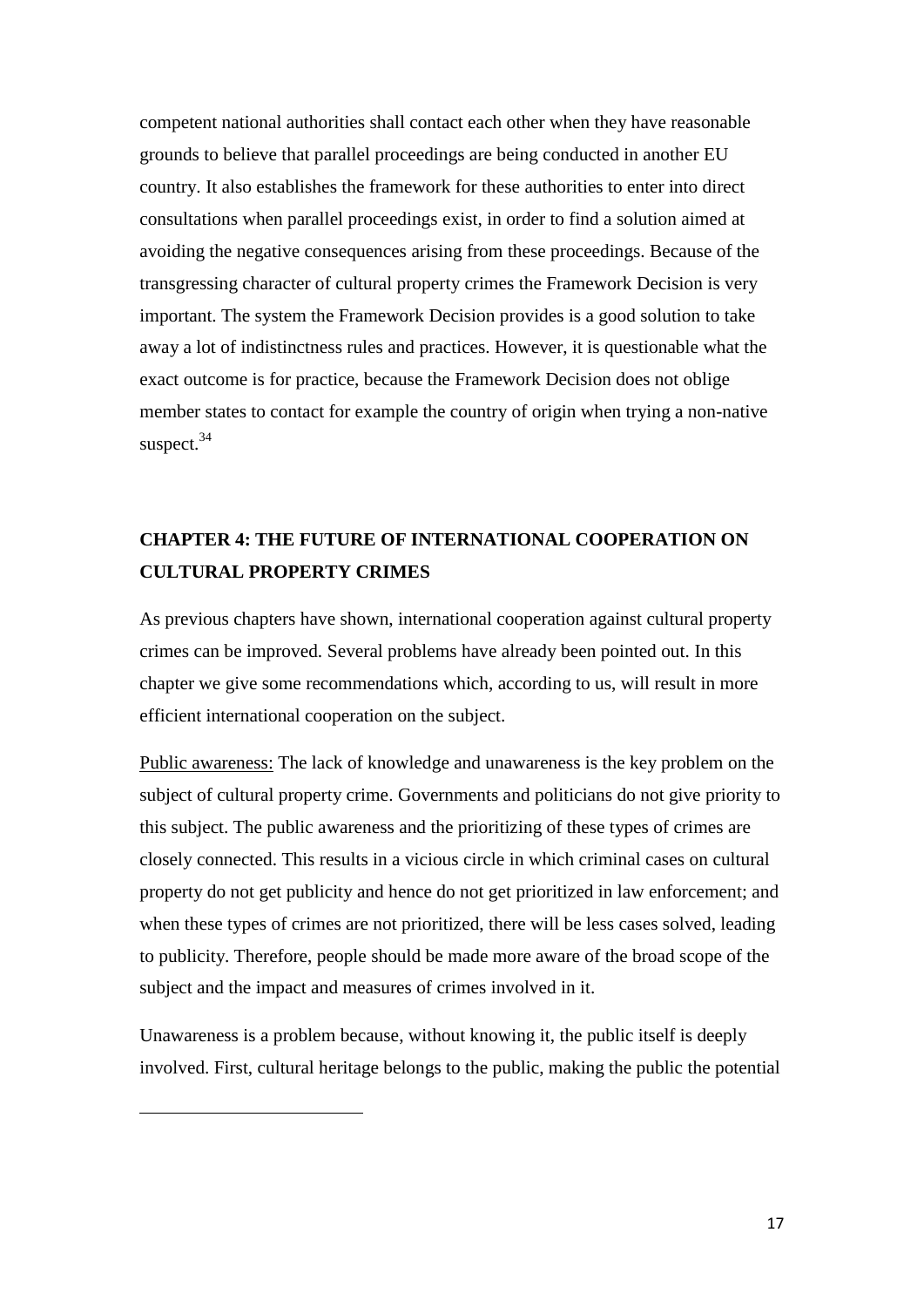victim. Second, an unaware public can be ignorant with respect to the scope of its acts. One could for example buy a souvenir in a foreign country without realizing is was actually just boldly robbed from an archaeological site, or violently stolen from an indigenous tribe.

Public awareness and knowledge can hopefully result in awareness within the market of cultural property trade, and might influence the actors on this market. At present, auctioneers, traders and sellers scarcely have to investigate on the potential illicit character of an object because its buyers are unaware or not interested in the cultural implications of the commerce of the object. As with any market, the marked in cultural property is driven by demand. Public awareness can thus make a change from the inside out. Furthermore, it can get prioritizing of the crimes involved in the subject on the political agenda.

Licensing: Legal or administrative licensing for cultural property traders and a traders union on cultural property could help controlling the "output" of cultural property crimes. With a licensing system the police and justice can check the backgrounds of traders and keep track of their whereabouts, while in the mean time trades will have a licence that proves to buyers that their goods are well researched.

Registration and documentation: Traders, auctioneers and (private) institutions should be encouraged to register their art. Once art is registered, databases can be more useful. The police will be able to detect and recognize cultural property crimes more easily. This in turn will result in more specialized cultural property trials and create more public awareness. Apart from that, registration might have a preventive effect. Furthermore, the former recommendation regarding the licensing of traders goes hand in hand with a register system.

Due diligence: A trader should be obliged to check the background of a certain cultural object. Cultural objects should only be sold accompanied by its original papers. Otherwise, the buyer will not act with due diligence and he or she will not have a right to restitution once the object is claimed by its rightful owner. Another punishment should be the withdrawal of the licence of the particular trader. The reversal of the burden of proof of the Unidroit Convention could be the norm.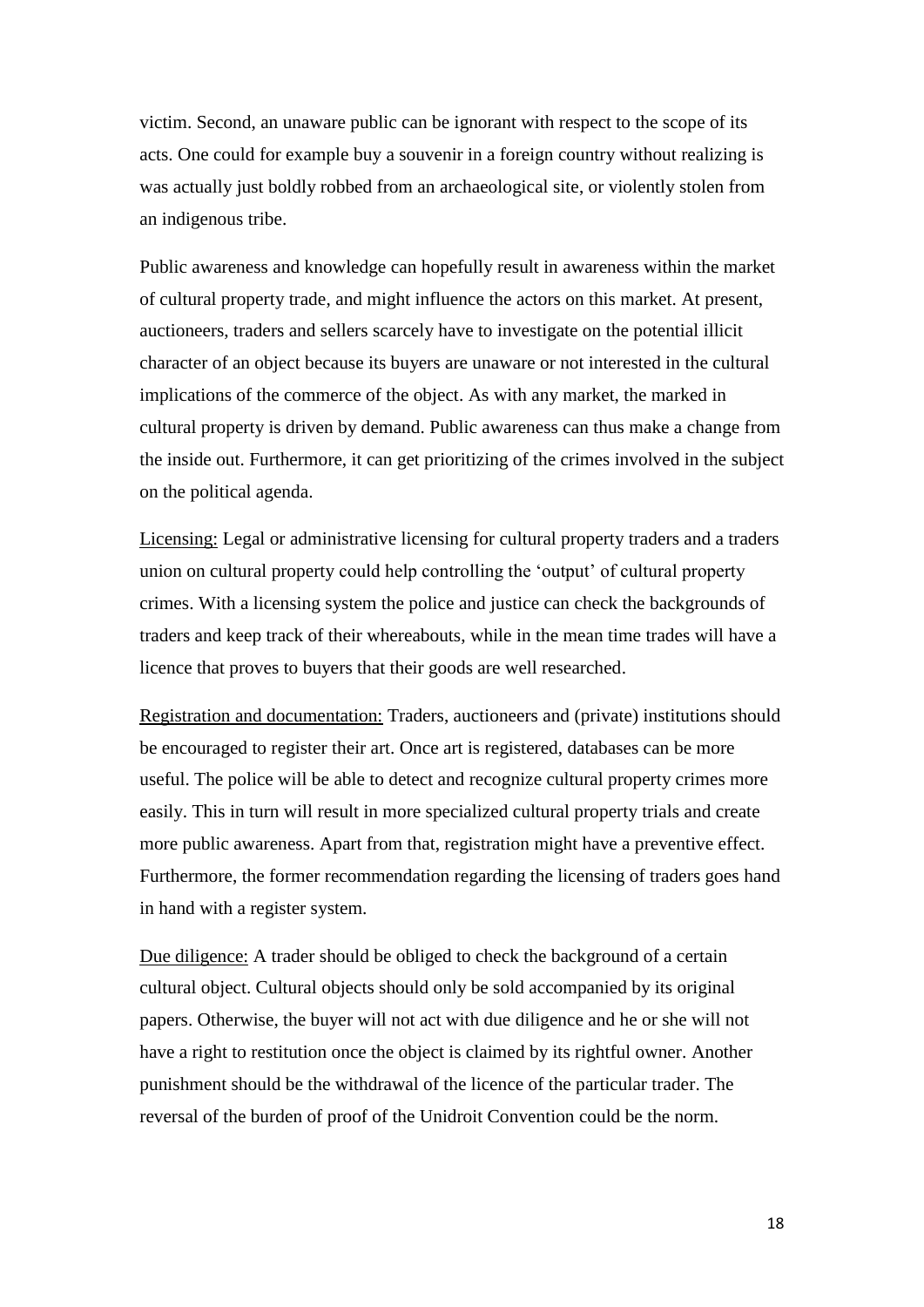Public Databases: Even though most countries have their own national database, they should combine their knowledge and information into one European database. The Leonardo is the most developed database and could therefore be set as an example. The database should be available for traders and the public so that the former recommendations on licensing, due diligence and registration can be successful.

Periods of prescription: There should not be an acquisitive period of prescription for cultural objects. These are an inappropriate protection of a possessor in case of cultural heritage. The market of illegal cultural heritage is protected by these periods while the infringement on society does not necessarily fade over time. Moreover, finding stolen cultural objects can take a lot of time. Discarding this protection will also have a preventive effect.

Jurisdiction: Countries and courts should work together when cultural objects are involved. The country where an object has been found should be obliged to work together with the claiming country when it comes to jurisdiction, courts and applicable laws.

Outlaw internet auction sales of archaeological pieces: Marktplaats (the Dutch E-bay) and E-bay admit they cannot recognize cultural property because their lack of knowledge on the subject. These websites should be informed more properly on the topic, and should eventually be obliged to ban any suspicious object.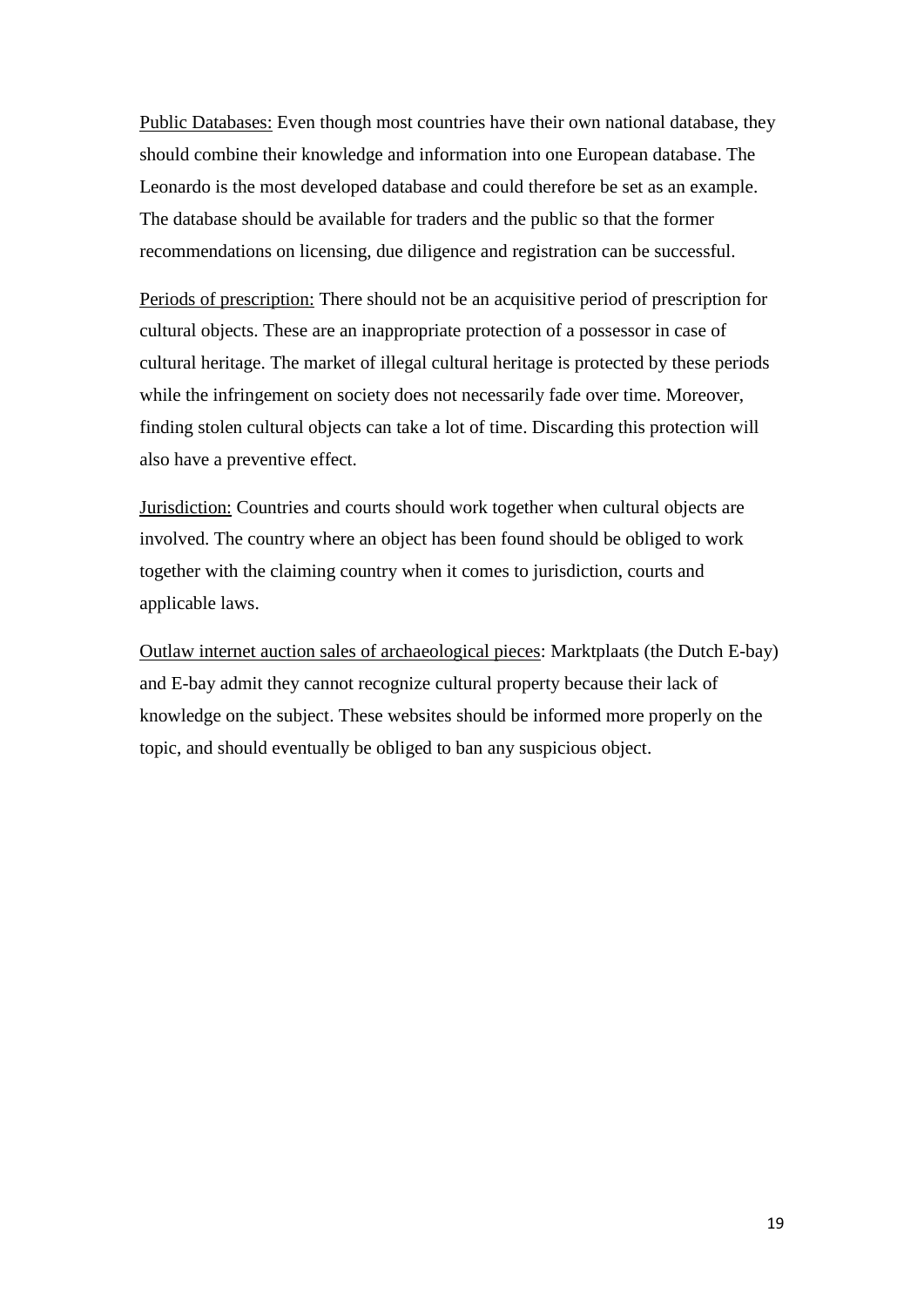# **CONCLUSION**

In this paper we have elaborated on cultural property crimes. This is a field of crimes that is transgressing and hugely underestimated. The basis on which the international cooperation hereon is built is provided by three major conventions, and European legislation. Together, this legislation determines the meaning of cultural property and sets different rules and regulations for cooperation between states.

We have shown that the increasing valuation of cultural property resulted in a few databases, both international and national. Furthermore, Member States of the European Union have slowly intensified their cooperation on the restitution of cultural objects. Resulting in a process in which an object can either be confiscated or be politically claimed by a country, in order to have it returned to its rightful owner.

Sadly though, we have seen that, due to underestimation of the problems caused by cultural property crimes, cooperation on this subject is still far from effective. Governments do not register or secure their objects accurately and periods of prescription and lack of cooperation on jurisdiction create lacunas that protect criminals either from being caught, or from their actions being illegal. But Foremost, there is a lack of public awareness that influences the entire cooperation and approach of cultural property crimes. When the subject is not high on the political agenda, no money nor people will be invested to investigate these cultural property crimes, eventually making criminals the ones who decide over our Cultural Heritage.

At the end of this paper, we have given some recommendations to counter these problems. Most of these are easily achievable. With a mere minimum of international cooperation on the matter of cultural property crimes, but most of all by creating public awareness of the immense and widely unknown criminal scene concerning cultural property, we are able to "rob" the criminal circuit of their control over our Cultural Heritage.